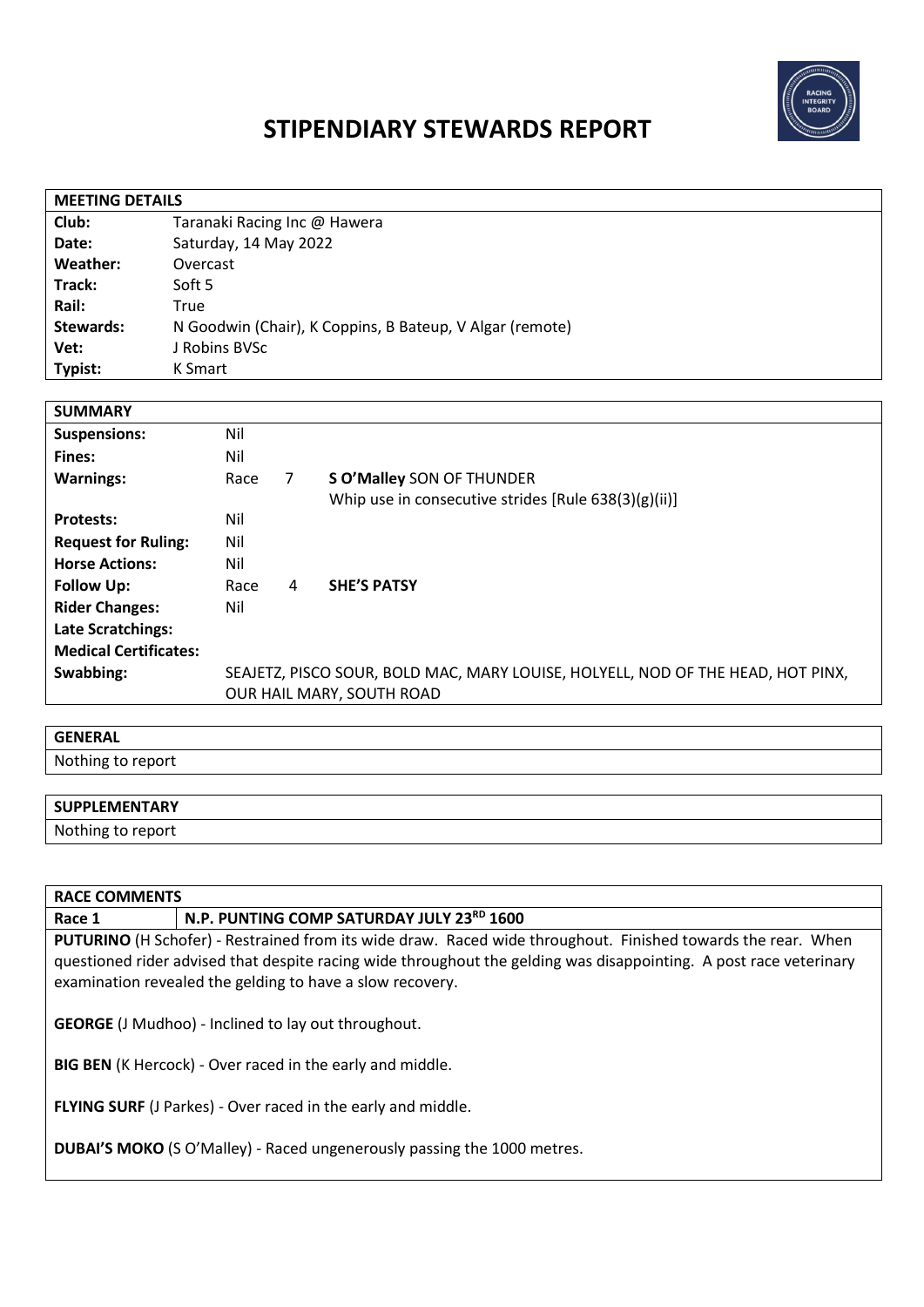**DREAM MACHINE** (C Dell) - Lay out under pressure in the home straight.

**Race 2 NEW PLYMOUTH AUTO ELECTRICAL 2&3YO 1200**

**QUEEN OF SPADES** (T Taiaroa) **-** Got down in the float enroute to the track and on arrival underwent a veterinary examination and was cleared to start. When questioned regarding performance T Taiaroa advised in her opinion the filly was better suited to more rain affected going. Underwent a post race veterinary examination which did not reveal any abnormality.

**DOUGAL McKEEN** (F Lazet) - Began awkwardly losing ground.

**SHOW US MORE** (K Bohorun) - Raced keenly in the early and middle stages. Rider reported that his saddle slipped shortly after the start and was unable to ride his mount out fully to the finish.

**PISCO SOUR** (L Allpress) - Made the final bend awkwardly and then lay inwards having to be corrected by its rider. Simultaneously shifted outwards under pressure with THE STONEY ONE over the final stages.

**THE STONEY ONE** (K Hercock) - Was checked near the 500 metres when improving to the inside of QUEEN OF SPADES which had eased off the rail in order to improve dictating SHOW US MORE wider on the track. Briefly held up on the final bend having to shift out across the heels of PISCO SOUR which lay inwards. Simultaneously shifted outwards with PISCO SOUR over the final stages. The connections of the 2<sup>nd</sup> placed THE STONEY ONE viewed footage of the final stages but elected not to proceed with an objection against the winner PISCO SOUR. **K Bohorun** (SHOW US MORE) and **T Taiaroa** (QUEEN OF SPADES) were shown footage and advised to exercise greater care when shifting ground with Stewards taking into consideration the racing manners and the saddle shifting on SHOW US MORE.

**Race 3 DENIS WHEELER EARTHMOVING 1200**

**FIDDYAFORTNIGHT** (D Bradley) - Slow away.

**BELLACONTTE** (S O'Malley) - Slow away. Improved on to heels and had to be steadied passing the 800 metres.

**CASAQUINMAN** (K Hercock) - Slow away. Held up early in the final straight having to shift out across heels to obtain clear running approaching the 300 metres. Crowded and checked near the 150 metres.

**SEAAPRINCE** - (M Hudson) - Over raced in the middle stages.

**CHIKIRA LASS** (D Turner) - Contacted and dictated outwards near the 150 metres.

**PURE INCANTO** (C Dell) - Held up early in the home straight.

**RAFFLE** (L Allpress) - Held up in the early part of the home straight.

**L Allpress** (RAFFLE) - Defended a charge of careless riding when she improved RAFFLE into a narrow run which had not fully developed near the 150 metres resulting in CHICKIRA LASS being contacted, then dictated outwards into the line of CASAQUINMAN which was crowded and checked. After considering evidence and submissions the Adjudicator dismissed the charge.

**Race 4 HIREPOOL MDN 1400**

**THE SEAFARER** (D Turner) - Began awkwardly hampering runners to its inside.

**THE WITCH** (A Mudhoo) - Hampered at the start. Raced keenly in the early and middle stages.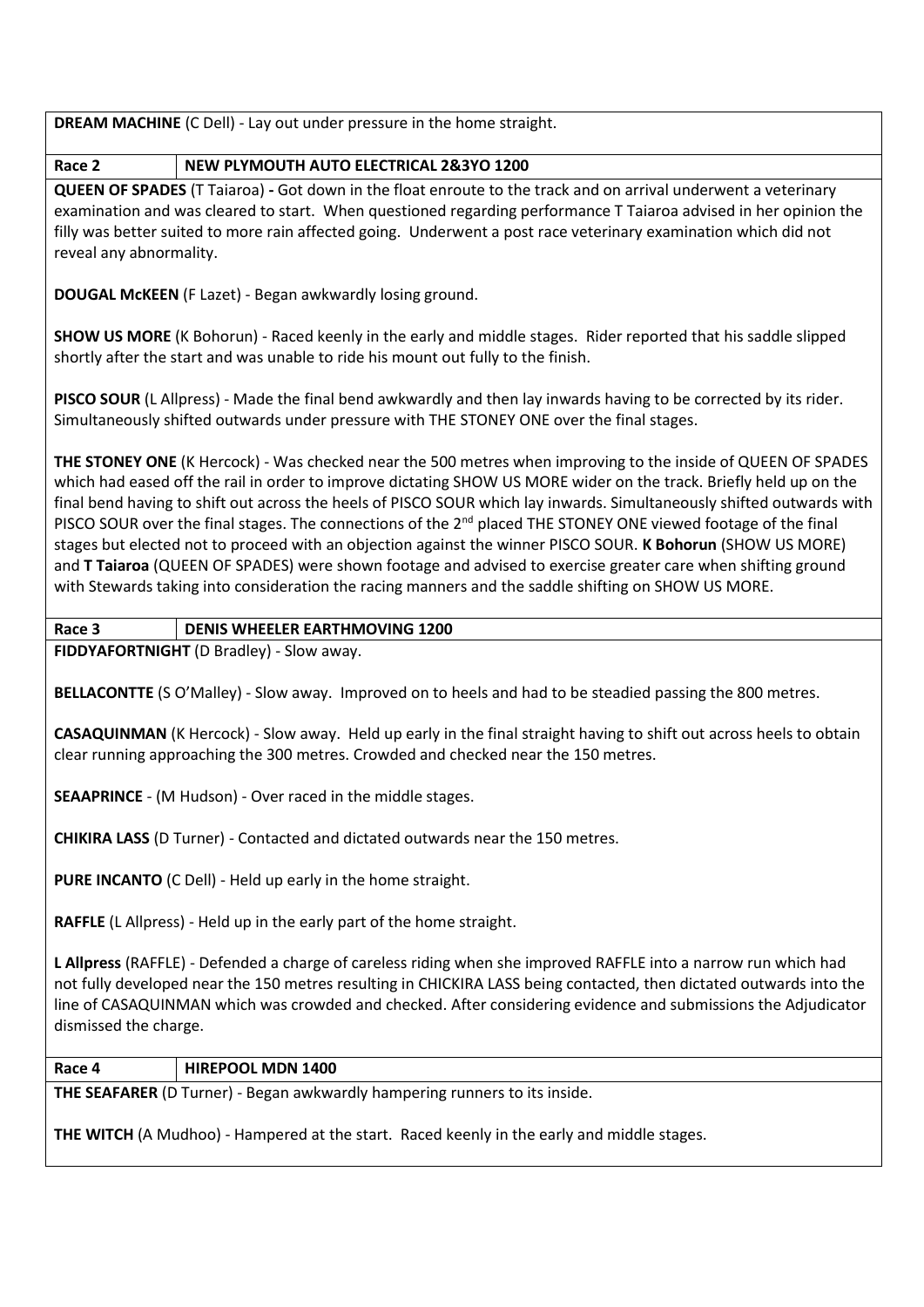**DANZ I AM** (F Lazet) - Hampered when becoming awkwardly placed on heels having to be steadied shortly after the start losing ground.

**SHE'S PATSY** (T Taiaroa) - Slow to begin. When questioned regarding performance T Taiaroa advised in her opinion the filly was better suited to more rain affected going. Underwent a post race veterinary examination which did not reveal any abnormality. Trainer M Dixon undertook to monitor the progress of SHE'S PATSY and report any anomaly to the Stewards.

**ZUMA ROCK** (K Bohorun) - Restrained behind runners to obtain cover shortly after the start.

**FIREBUG** (C Dell) - Raced three wide without cover from near the 1000 metres.

**RIKKI RICARDO** (M Hudson) - Bumped and unbalanced for several strides near the home turn.

**STORMCAST** (H Schofer) - Rolled outwards, then bumped and unbalanced for several strides.

**MARY LOUISE** (J Parkes) - Lay inwards on the point of the home turn simultaneously as STORMCAST rolled out and away from MATINEE. This resulted in RIKKI RIDARDO and STORMCAST being bumped and unbalanced for several strides.

**J Mudhoo** (MATINEE) - Shown footage, spoken to and advised that he must keep his mount straight when able to.

**Race 5 POWERWORX OPUNAKE CUP JULY 23RD MAIDEN 1400**

**MEMENTO** (J Parkes) - Contacted at the start when runners either side shifted ground. Improved on to heels shifting out and was then obliged to race three wide without cover from the 800 metres. Lay inwards over concluding stages. **LA CAPITA** (K Hercock) - Slow away. Improved on to heels and had to be steadied near the 600 metres.

**SHIVERS** (Y Kumagai) - Raced wide without cover throughout.

**BILLY EASTON** (J Mudhoo) - Raced keenly having to be steadied off heels on a number of occasions.

**THE DUTCH DAME** (L Allpress) - Raced wide without cover in the early stages. When questioned regarding performance of the favoured runner L Allpress advised the mare should improve with the run and will also benefit to a step up in distance.

**Race 6 SEATON PARK 1400**

**MEGLIO DI FALCREST** (M Hudson) - Began awkwardly and commenced to over race for a distance before settling near the 800 metres. When questioned into performance M Hudson confirmed that the mare had not settled after beginning awkwardly and over raced and had little left at the finish.

**COLORADO STAR** (D Turner) - Lay in near the 200 metres bumping ROCK ISLAND LINE.

**ROCK ISLAND LINE** (T Taiaroa) - Raced wide for the majority of the race. Bumped near the 200 metres.

**NOD OF THE HEAD** (C Dell) - Over raced in the early and middle stages. Lay outwards over concluding stages.

#### **Race 7 WEIR BUSES 1400**

**CHOLULA** (F LAZET) **-** Slow Away.

**RIP US OFF** (D Turner) - Slow away.